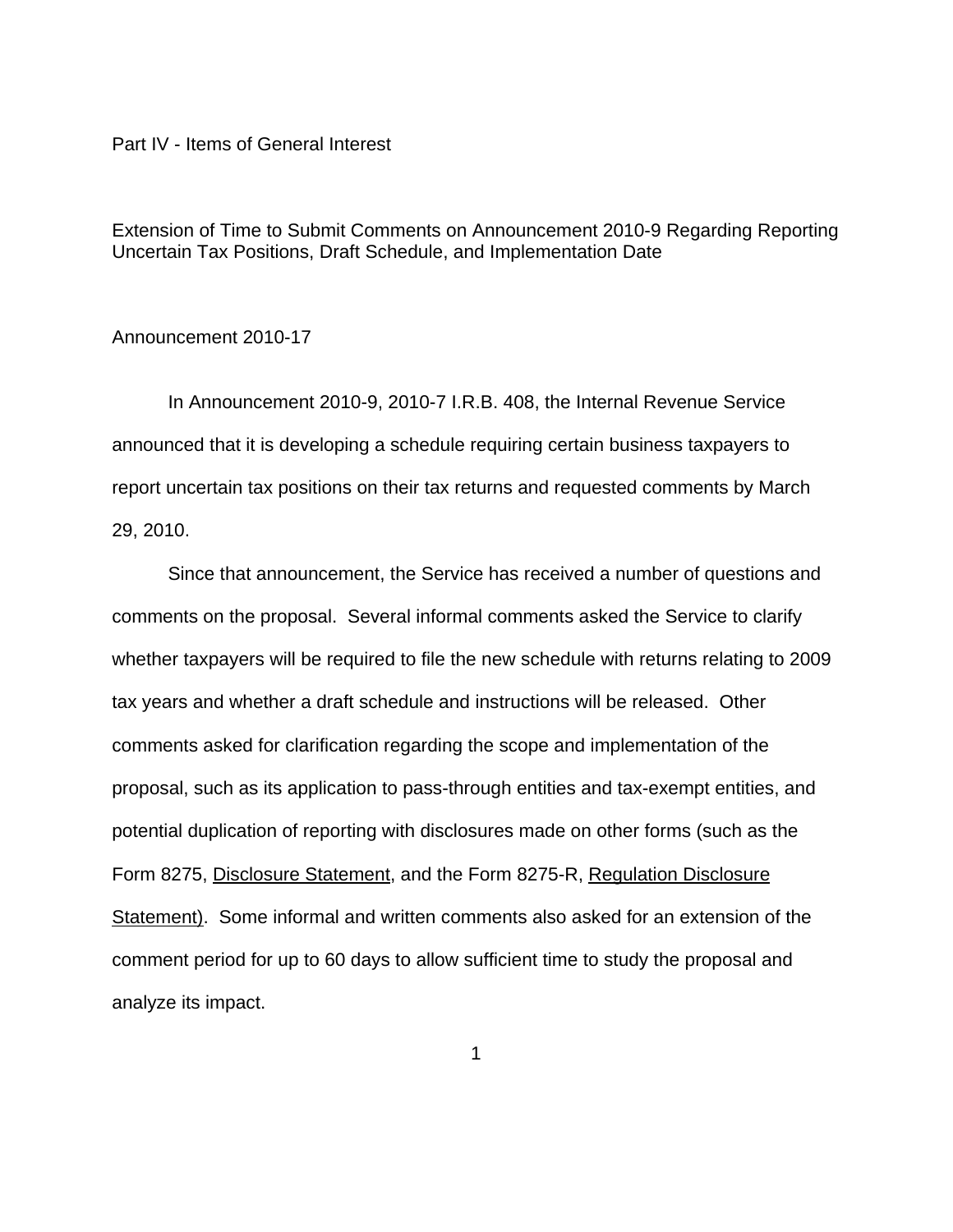The Service continues to work on developing the proposal contained in the Announcement, including development of the schedule and implementing instructions. The Service's target date for releasing a draft schedule based on the proposal described in Announcement 2010-9, along with draft instructions, is early April 2010 with a comment period ending on June 1, 2010. The Service expects the draft schedule and instructions will clarify some of the issues that have already been brought to the Service's attention, provide additional information concerning the proposal described in Announcement 2010-9, and facilitate comment on the proposal. The draft instructions may not completely resolve all questions about the proposal and may indicate that the Service will reserve making final decisions on certain issues until after the comment period has ended and all comments have been received and analyzed.

Additionally, as the proposal is further developed and finalized, the Service recognizes the need to adjust its programs to ensure the appropriate use of the data from the schedule, and to address possible increases in demand for guidance and issue resolution.

The Service plans to require the filing of the new schedule for returns relating to the calendar year 2010 and for fiscal years that begin in 2010. The schedule will not be implemented for 2009 tax returns filed in 2010.To allow taxpayers and practitioners the opportunity to provide comprehensive comments both on the proposal and on the implementing schedule and instructions, the time for submitting comments in response to Announcement 2010-9 is extended to June 1, 2010.

2